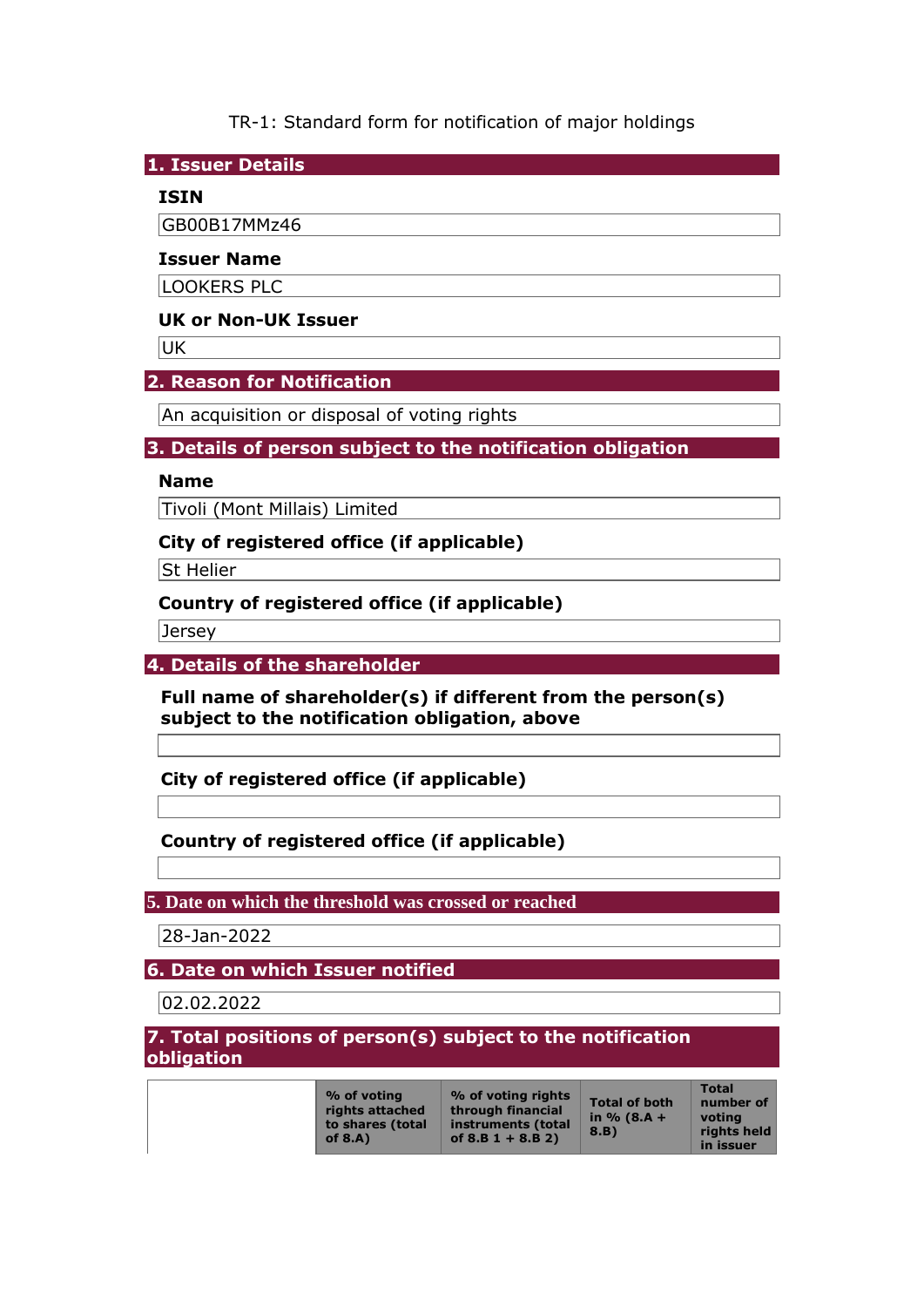| Resulting<br>situation on the<br>date on which<br>threshold was<br>crossed or<br>reached | 0.000000 | 0.000000 | 0.000000 |  |
|------------------------------------------------------------------------------------------|----------|----------|----------|--|
| Position of<br>previous<br>notification (if<br>applicable)                               |          |          |          |  |

### **8. Notified details of the resulting situation on the date on which the threshold was crossed or reached**

### **8A. Voting rights attached to shares**

| <b>Class/Type of</b><br>shares ISIN code(if direct voting<br>possible) | Number of | Number of<br>indirect voting<br>rights (DTR5.1) rights (DTR5.2.1) | % of direct voting<br>rights (DTR5.1) | $\sim$ of indirect<br>voting rights<br>(DTR5.2.1) |
|------------------------------------------------------------------------|-----------|-------------------------------------------------------------------|---------------------------------------|---------------------------------------------------|
| GB00B17MMZ46                                                           |           |                                                                   | 0.000000                              | 0.000000                                          |
| Sub Total 8.A                                                          |           |                                                                   | 0.000000%                             |                                                   |

# **8B1. Financial Instruments according to (DTR5.3.1R.(1) (a))**

| <b>Type of financial</b><br>instrument | date | <b>Expiration Exercise/conversion</b><br>period | Number of voting rights that<br>may be acquired if the<br>linstrument is<br>exercised/converted | $\%$ of<br>votina<br>rights |
|----------------------------------------|------|-------------------------------------------------|-------------------------------------------------------------------------------------------------|-----------------------------|
| Sub Total 8.B1                         |      |                                                 |                                                                                                 |                             |

**8B2. Financial Instruments with similar economic effect according to (DTR5.3.1R.(1) (b))** 

| <b>Type of</b><br>financial<br>instrument | <b>Expiration</b><br>date | Exercise/conversion<br>period | <b>Physical or cash Number of</b><br>settlement | voting rights | $\%$ of<br><u> votina</u><br>riahts |
|-------------------------------------------|---------------------------|-------------------------------|-------------------------------------------------|---------------|-------------------------------------|
| Sub Total 8.B2                            |                           |                               |                                                 |               |                                     |

**9. Information in relation to the person subject to the notification obligation** 

2. Full chain of controlled undertakings through which the voting rights and/or the financial instruments are effectively held starting with the ultimate controlling natural person or legal entities (please add additional rows as necessary)

| <b>Ultimate</b><br>controlling person  | Name of<br>controlled<br>undertaking   | % of voting rights<br>if it equals or is<br>higher than the<br>notifiable<br>threshold | % of voting rights<br>through financial<br>instruments if it<br>equals or is higher<br>than the notifiable<br>threshold | Total of both if it<br>equals or is higher<br>than the notifiable<br>threshold |
|----------------------------------------|----------------------------------------|----------------------------------------------------------------------------------------|-------------------------------------------------------------------------------------------------------------------------|--------------------------------------------------------------------------------|
| D.C.A.<br><b>Bramall</b> and<br>Family | Tivoli<br>(Mont<br>Millais)<br>Limited | 0.000000                                                                               | 0.000000                                                                                                                | 0.000000%                                                                      |